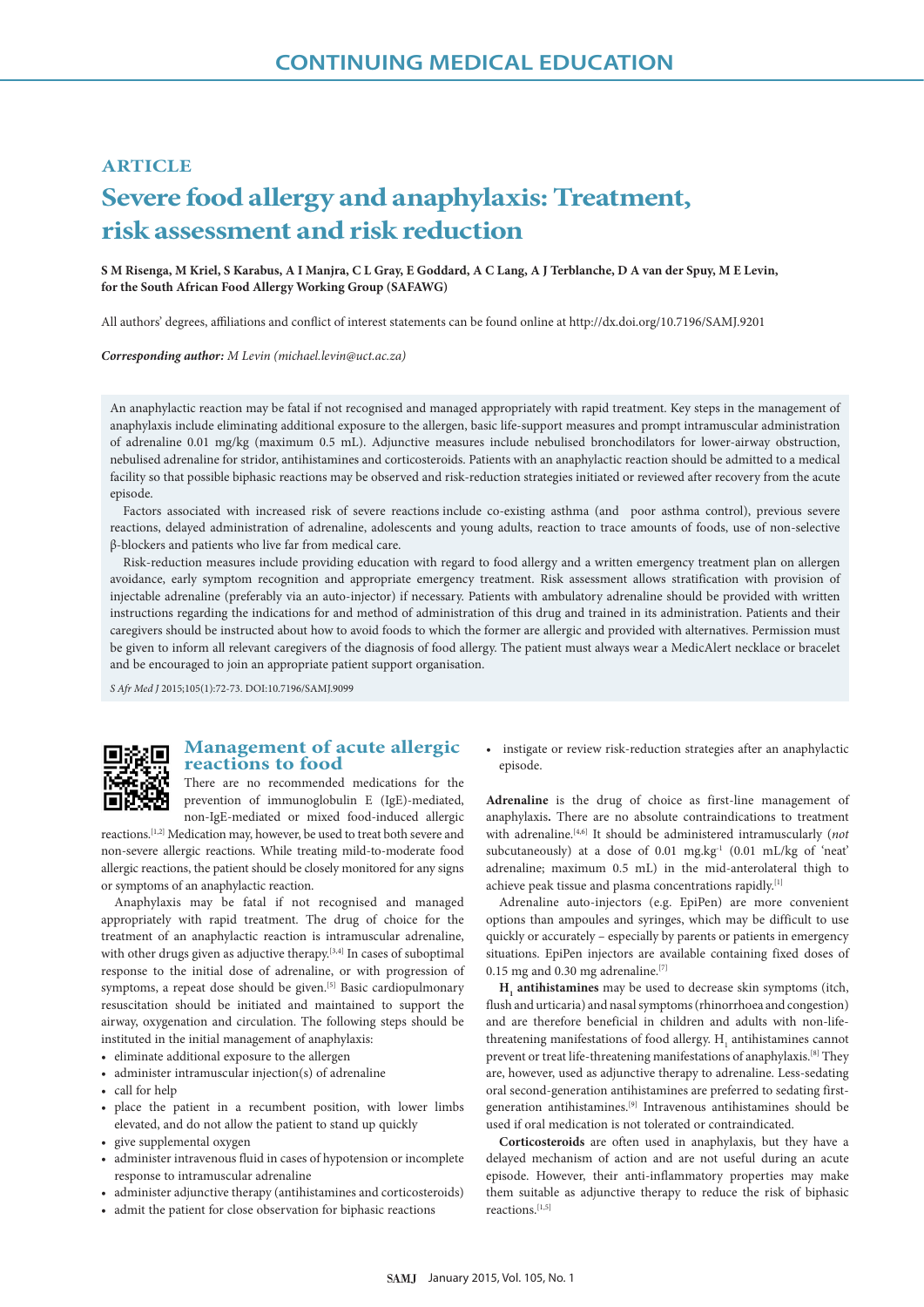The initial pharmacological management of anaphylaxis is given in Table 1.

## **Co-factors for reactions**

A number of co-factors may augment or amplify the severity of allergic reactions.<sup>[12]</sup> Given their importance in eliciting anaphylaxis, these co-factors need to be included in diagnostic measures and management. They include the following:

- **• Physical exercise.** Food-dependent exerciseinduced anaphylaxis may occur if exercise and consumption of a certain food occur within 4 hours of each other. The implicated food is usually well tolerated when the patient does not exercise.
- **• Medication** includes non-steroidal antiinflammatory drugs, such as aspirin, ibuprofen and opiates.<sup>[13]</sup> • **Alcohol.**<sup>[14]</sup>
- **• Fever and infectious diseases.**[15]
- **• High-pollen season.** In oral allergy syndrome, symptoms may be heightened during pollen season.

Although an anaphylactic reaction seems to be triggered by a sole allergen in most cases, exposure to a single allergen is sometimes not enough to trigger an episode. Concomitant exposure to a combination of allergens, infections, physical exercise, psychological stress, alcohol and/or concomitant medication are necessary to provoke a reaction, i.e. summation anaphylaxis.

## **Risk factors associated with the severity of allergic reactions to foods**

The severity of allergic reactions to food allergens is multifactorial and variable. The severity of any reaction cannot be accurately predicted by the degree of the severity of any previous reaction, or by the size of the wheal of a skin-prick test or level of specific IgE.

Factors associated with increased risk, as shown in epidemiological studies, <a>[16-24]</a> include co-existing asthma (and poor asthma control), previous severe reactions, delayed administration of adrenaline, adolescents and young adults, reaction to trace amounts of foods, use of non-selective β-blockers and patients in remote areas far from medical care. Self-injectable adrenaline is under-used, even when available, and incorrect administration may also be an important factor, particularly when administered by needle and syringe rather than by an auto-injector.<sup>[4]</sup>

## **Risk reduction**[25]

The following factors should be considered in reducing the risk of an allergic reaction:

## **Table 1. Initial pharmacological management of anaphylaxis**[1]

#### **First-line treatment**

Adrenaline IM, 1:1 000 solution

Adrenaline dose might need to be repeated every 5 - 15 minutes

Via needle and syringe: adrenaline (undiluted 1:1 000 concentration) IM, 0.01 mg/kg per dose (equivalent to 0.01 mL/kg); maximum 0.5 mg/dose in the anterolateral thigh

Auto-injectors

Weight  $8 - 25$  kg: 0.15 mg IM in the anterolateral thigh<sup>[10,11]</sup>

Weight >25 kg: 0.3 mg IM in the anterolateral thigh<sup>[10,11]</sup>

#### **Adjunctive treatment**

Bronchodilators ( $\beta_2$ -agonist): salbutamol or fenoterol by metered-dose inhaler or nebulisation for lower-airway obstruction

Inhaled nebulised adrenaline for upper-airway obstruction

 $\rm H_{_1}$  antihistamine Corticosteroids

IM = intramuscularly.

## **Table 2. Indications for the prescription of self-injectable adrenaline devices in the community**[14]

#### **Absolute indications**

Previous anaphylactic reaction to a food, insect sting, latex or unavoidable aeroallergen

Co-existent unstable or moderate-to-severe persistent asthma and food allergy

Idiopathic anaphylaxis

Food-dependent exercise-induced anaphylaxis

#### **Relative indications**

Mild-to-moderate peanut/and or tree nut allergy in patients ≥5 years of age

Food allergy in a teenager or young adult

Far from a medical facility

Reactions to small amounts of food, such as air-borne food allergens or contact via skin only

- Education with regard to food allergy and provision of a written emergency treatment plan on allergen avoidance, early symptom recognition and appropriate emergency treatment.
- Risk assessment and stratification with provision of injectable adrenaline (preferably via an auto-injector) if necessary. Training and provision of written instructions with regard to the indications for and method of administration of adrenaline.
- Follow-up with a primary care physician. Primary caregivers, nurses and doctors should be adequately trained and receive education to identify and treat allergic reactions to food early.
- Referral to an allergist if first presentation or unknown cause. More complicated food allergic patients should be referred to medical professionals competent in the diagnosis and management of food allergy.
- Management of patients with severe, complex or multiple food allergies by a

multidisciplinary team, including dieticians and medical professionals.

- Early allergy testing in patients with food allergy symptoms. Interpretation of food allergy tests by a practitioner skilled in food allergy and with access to food challenge testing for cases of inconclusive results.
- Patients and caregivers should be educated about foods that should be avoided and available alternatives.
- Patients should be instructed to read labels. Clear guidelines should be set for labelling foodstuffs, including products that should be clearly linked to the name of an allergen to avoid confusion.
- Permission should be obtained to communicate the diagnosis of food allergy to all relevant caregivers, including schoolteachers. The patient must always wear a MedicAlert necklace or bracelet.
- Patients should be encouraged to join an appropriate patient support organisation.